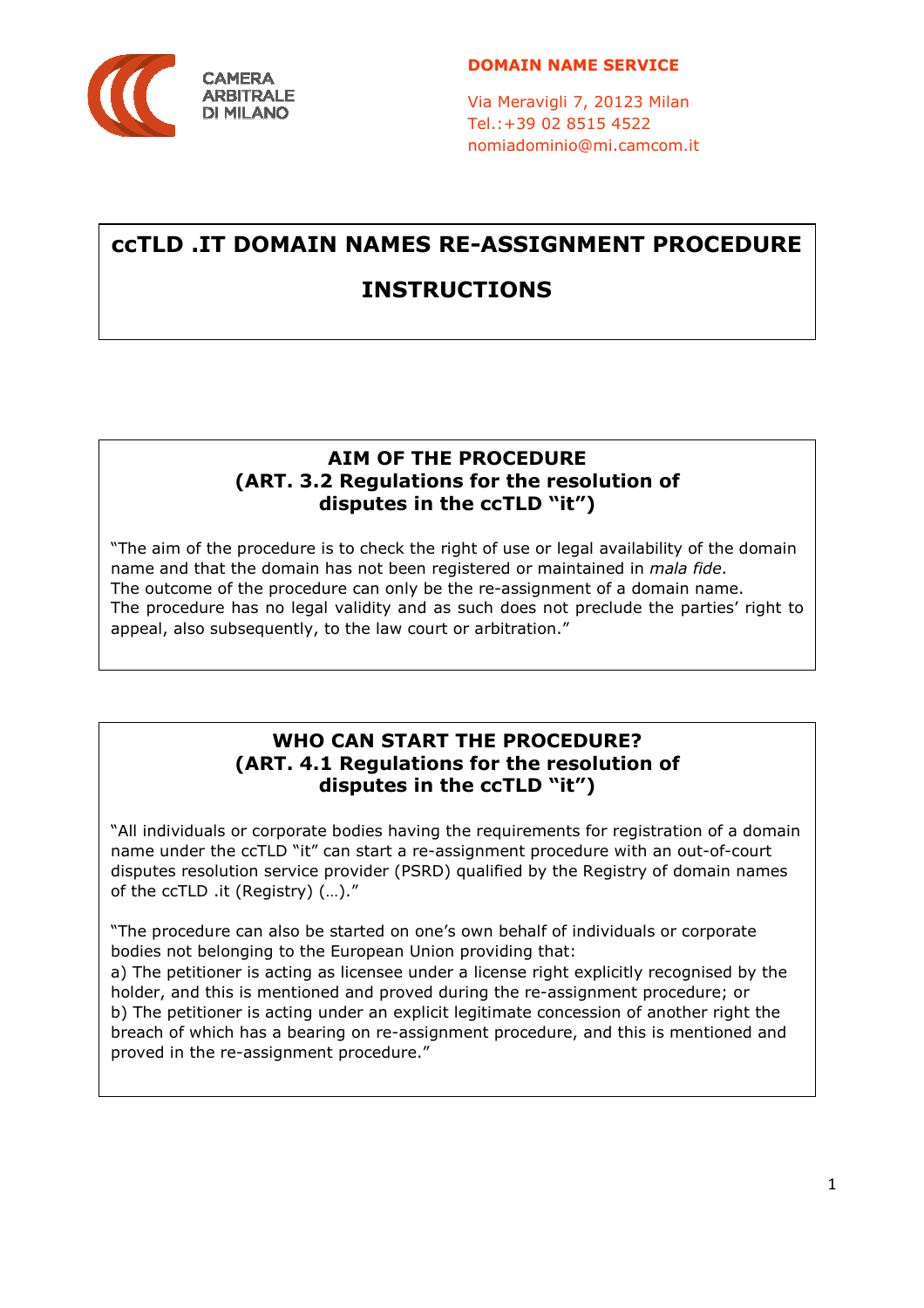

Via Meravigli 7, 20123 Milan Tel.:+39 02 8515 4522 nomiadominio@mi.camcom.it

### **WHEN IT IS POSSIBLE TO START THE PROCEEDINGS (Art. 3.6 Regulations for the resolution of disputes in the ccTLD "it")**

"Domain names for which a third party (called "petitioner") makes the following claims are subject to re-assignment:

- a) the domain name object of opposition is identical to or such as to cause confusion with a trademark or other distinctive business sign, for which same third party claims rights, or his name and surname; and that
- b) the present assignee (called "defendant") has no right to the domain name object of opposition and, finally, that
- c) the domain name has been registered and it is used in mala fide. (…)"

**Essential prerequisite** for the activation of the procedure: The petitioner must file a **CHALLENGE** against the current assignee.

**How?** 

**By sending a letter** to the **Registry** with **recorded delivery** containing the **challenge** (**ART. 5** of the **Regulations for the Assignation and management of domain names in the ccTLD "it"** )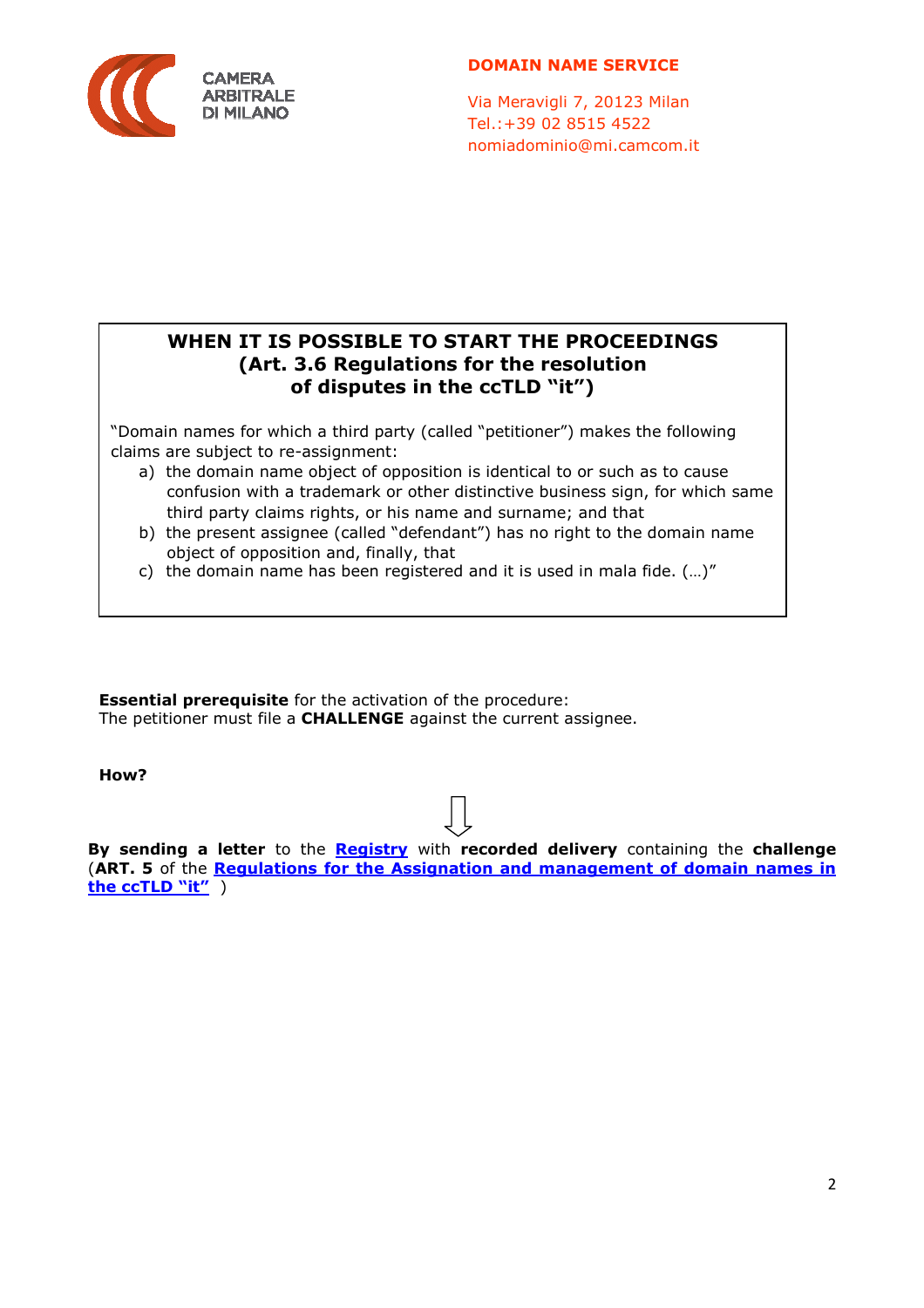

Via Meravigli 7, 20123 Milan Tel.:+39 02 8515 4522 nomiadominio@mi.camcom.it

# **FILING THE COMPLAINT**

**(art. 4.2 Regulations for the resolution of disputes in the ccTLD "it")** 

# **2 hard copies + electronic format**

# **Check-List**

- 1. Specify the challenged domain name and its current assignee
- 2. **EXPRESS** request to start a re-assignation procedure;
- 3. Name, surname, postal AND electronic address, telephone and fax number of the petitioner or any person authorised to represent it in the procedure (in this case add document of proxy);
- 4. Specify if you ask for the appointment of **1 expert** (in this case the Secretariat will appoint the expert) or a **board of 3 experts**;
- 5. Specify the distinctive sign/name/ trademark on which the complaint is based and for each of them describe the goods/services, if existing, that distinguish that distinctive mark or trademark;
- 6. Specify reasons for the complaint (see art. 4.2 n. 6 of Regulations for the resolution of disputes in the ccTLD "it");
- 7. Indicate any pending or concluded legal proceedings regarding the challenged domain name of which the petitioner is aware;
- 8. Include and sign the following declaration: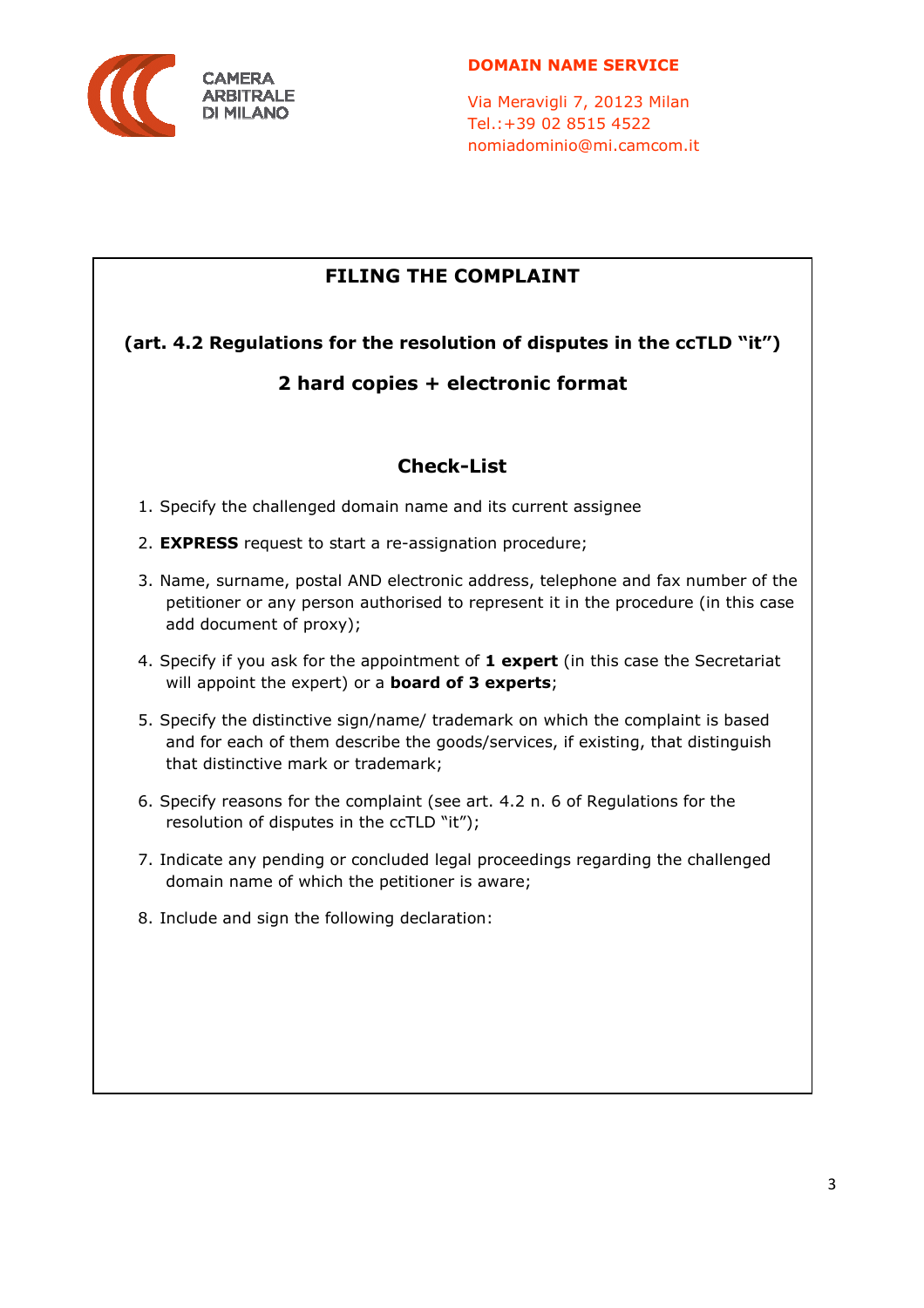

Via Meravigli 7, 20123 Milan Tel.:+39 02 8515 4522 nomiadominio@mi.camcom.it

"*The petitioner declares that its claims and the provisions required concerning the domain name registration, this dispute and its resolution are exclusively addressed to the domain name holder and expressly waves any claim against:* 

*a) the PSRD for the administrative procedure and the persons appointed to the Board, with the exception of fraudulent behaviour;* 

*b) the Registry including its administrators, employees and appointees;* 

*c) The petitioner declares and guarantees that, to the best of his knowledge, the information contained in this complaint is complete and truthful and that the complaint is not lodged for illicit purposes.";* 

*d) the original of this form is compliant with the one elaborated by the Chamber of Arbitration of Milan and published on the website www.camera-arbitrale.it"* 

- 9 attach, **in duplicate**, every document or other evidence supporting the complaint , including, if it be the case, proof of registration of the distinctive mark or trademark to which the complaint refers. An **index** of the attachments must be produced together with the attachments;
- 10 attach a **copy of the registered letter of opposition** drawn up pursuant to article 5.1 "Introduction of the opposition" of the Rules of assignment and maintenance of domain names in the ccTLD .it;
- 11 Contain **authorization to process personal data** shown in the complaint.